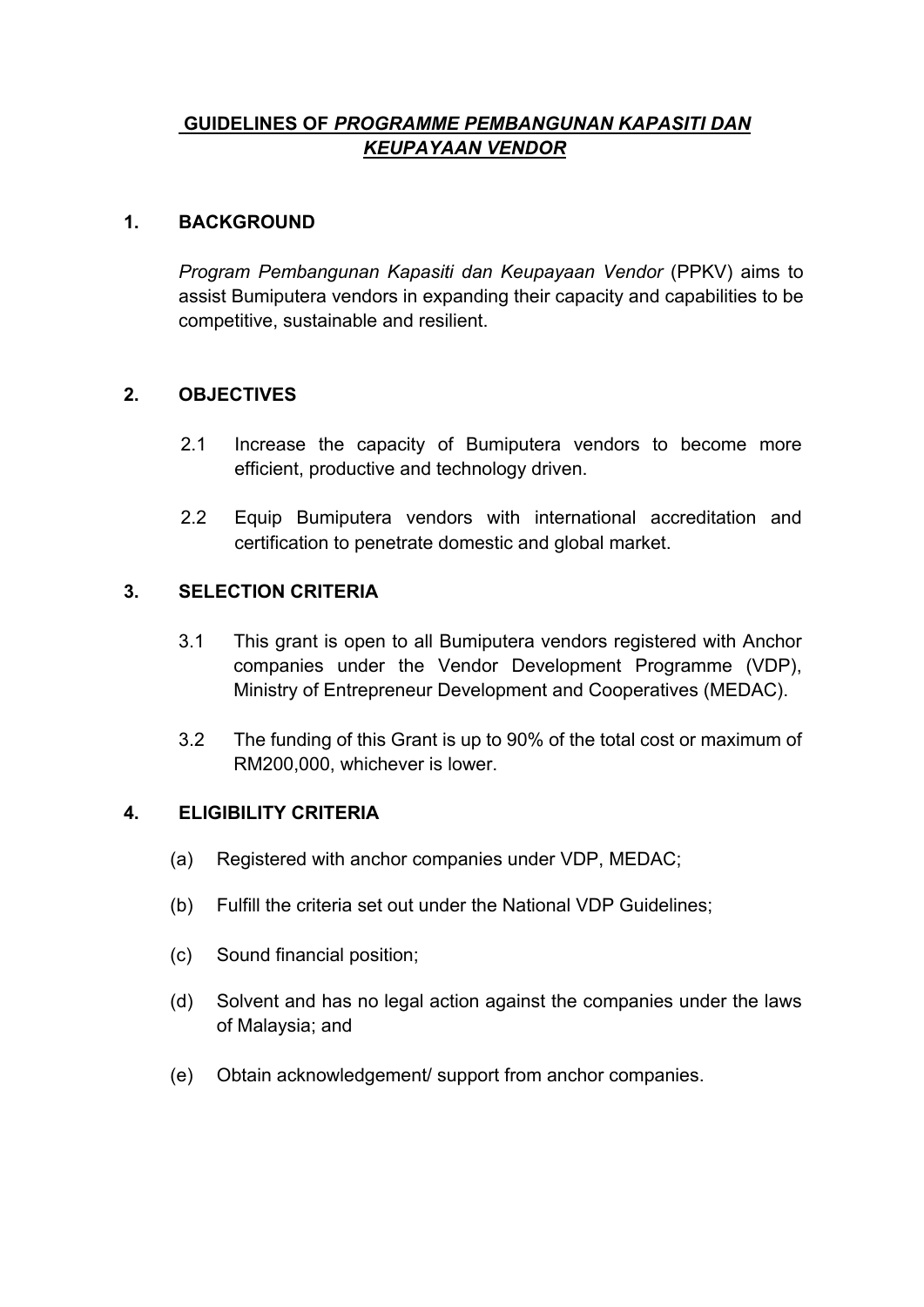## **5. DURATION OF PROGRAMME**

Maximum of 24 months with evaluation within 6 months after completion.

# **6. SCOPE OF PROGRAMME**

- (a) Capacity development;
- (b) Standard & Accreditation;
- (c) Human Capital Development;
- (d) Technology transfer; and
- (e) Upgrade existing systems and purchase of equipment/machinery.

# *(Funding of this programme is not limited to the above purpose/activity only)*

# **6. LETTER OF OFFER**

- 6.1 SME Bank will issue a Letter of Offer (LO) to the approved vendors and must be accepted within 14 working days.
- 6.2 All legal fees, professional stamp duty and expenses related to legal documentation shall be borne by the vendors.

# **7. PROGRAMME MONITORING**

- 7.1 SME Bank will monitor the programmes in compliance with the LO;
- 7.2 SME Bank reserves the right to propose for a suspension or revocation of the Grant facility should the vendors fail to comply with the terms set out in the LO;
- 7.3 The vendors are required to submit the Progress Report as specified in the LO; and
- 7.4 The vendors shall submit the Report/Certification within (6) months after completing the programme.